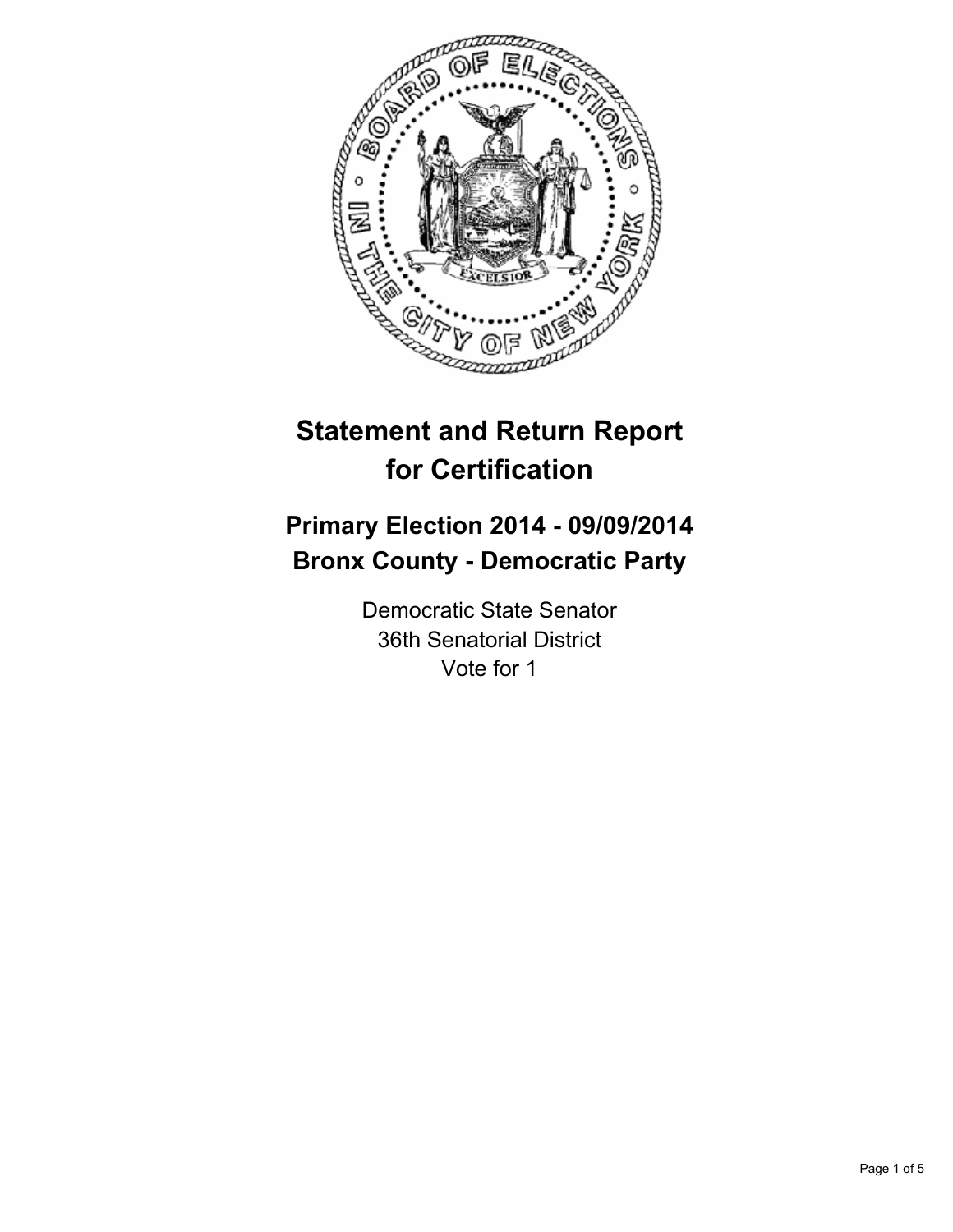

## **Assembly District 78**

| PUBLIC COUNTER                                           | 188 |
|----------------------------------------------------------|-----|
| <b>EMERGENCY</b>                                         | 0   |
| ABSENTEE/MILITARY                                        | 6   |
| FEDERAL                                                  | 0   |
| <b>SPECIAL PRESIDENTIAL</b>                              | 0   |
| <b>AFFIDAVIT</b>                                         | 3   |
| <b>Total Ballots</b>                                     | 197 |
| Less - Inapplicable Federal/Special Presidential Ballots | 0   |
| <b>Total Applicable Ballots</b>                          | 197 |
| <b>CRYSTAL COLLINS</b>                                   | 45  |
| RUTH H. THOMPSON                                         | 113 |
| FERNANDO CABRERA (WRITE-IN)                              |     |
| RICHARD ESPINAL (WRITE-IN)                               | 1   |
| <b>Total Votes</b>                                       | 160 |
| Unrecorded                                               | 37  |

#### **Assembly District 80**

| <b>PUBLIC COUNTER</b>                                    | 1,473          |
|----------------------------------------------------------|----------------|
| <b>EMERGENCY</b>                                         | 0              |
| ABSENTEE/MILITARY                                        | 56             |
| <b>FEDERAL</b>                                           | 0              |
| <b>SPECIAL PRESIDENTIAL</b>                              | $\mathbf{0}$   |
| <b>AFFIDAVIT</b>                                         | 12             |
| <b>Total Ballots</b>                                     | 1,541          |
| Less - Inapplicable Federal/Special Presidential Ballots | $\Omega$       |
| <b>Total Applicable Ballots</b>                          | 1,541          |
| <b>CRYSTAL COLLINS</b>                                   | 328            |
| <b>RUTH H. THOMPSON</b>                                  | 1,077          |
| FERNANDO CABRERA (WRITE-IN)                              | 1              |
| FERNANDO TIRADO (WRITE-IN)                               | 1              |
| JEFF KLEIN (WRITE-IN)                                    | 1              |
| JEFFREY KLEIN (WRITE-IN)                                 | 7              |
| KEVIN B MINER (WRITE-IN)                                 | $\overline{2}$ |
| OLIVER KOPPELL (WRITE-IN)                                | $\overline{2}$ |
| UNATTRIBUTABLE WRITE-IN (WRITE-IN)                       | 3              |
| <b>Total Votes</b>                                       | 1,422          |
| Unrecorded                                               | 119            |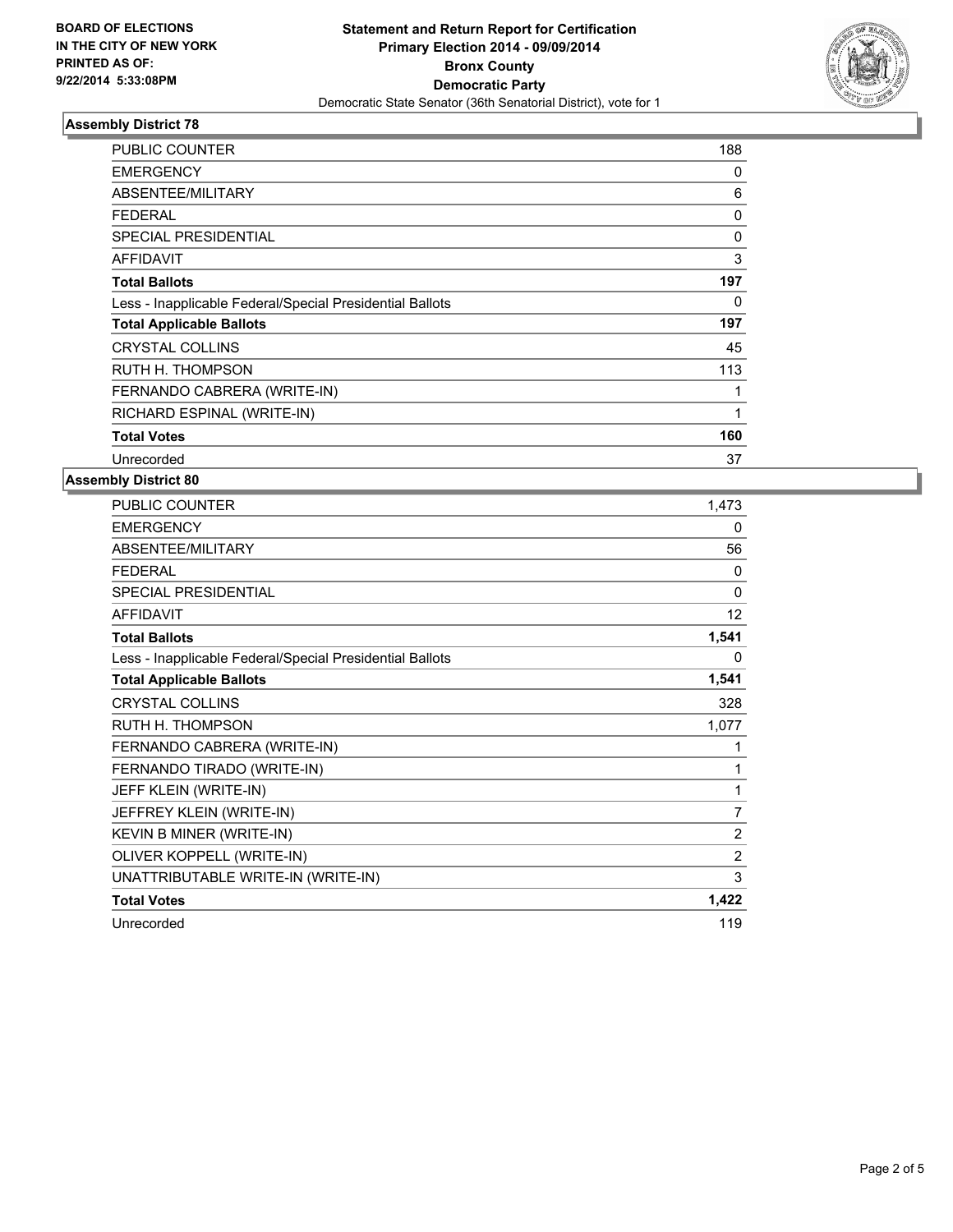

## **Assembly District 81**

| <b>PUBLIC COUNTER</b>                                    | 647      |
|----------------------------------------------------------|----------|
| <b>EMERGENCY</b>                                         | 0        |
| ABSENTEE/MILITARY                                        | 30       |
| <b>FEDERAL</b>                                           | 0        |
| SPECIAL PRESIDENTIAL                                     | $\Omega$ |
| <b>AFFIDAVIT</b>                                         | 13       |
| <b>Total Ballots</b>                                     | 690      |
| Less - Inapplicable Federal/Special Presidential Ballots | 0        |
| <b>Total Applicable Ballots</b>                          | 690      |
| <b>CRYSTAL COLLINS</b>                                   | 138      |
| RUTH H. THOMPSON                                         | 500      |
| ANDREW M. CUOMO (WRITE-IN)                               | 1        |
| JEFFERY KLEIN (WRITE-IN)                                 | 1        |
| MARK NAISON (WRITE-IN)                                   | 1        |
| <b>Total Votes</b>                                       | 641      |
| Unrecorded                                               | 49       |

#### **Assembly District 82**

| PUBLIC COUNTER                                           | 2,910        |
|----------------------------------------------------------|--------------|
| <b>EMERGENCY</b>                                         | 0            |
| ABSENTEE/MILITARY                                        | 100          |
| <b>FEDERAL</b>                                           | 0            |
| <b>SPECIAL PRESIDENTIAL</b>                              | $\mathbf{0}$ |
| <b>AFFIDAVIT</b>                                         | 8            |
| <b>Total Ballots</b>                                     | 3,018        |
| Less - Inapplicable Federal/Special Presidential Ballots | 0            |
| <b>Total Applicable Ballots</b>                          | 3,018        |
| <b>CRYSTAL COLLINS</b>                                   | 444          |
| RUTH H. THOMPSON                                         | 2,476        |
| ANDREW KLEIN (WRITE-IN)                                  | 1            |
| JEFFREY KLEIN (WRITE-IN)                                 | 3            |
| MARTIN BADONSKY (WRITE-IN)                               | 1            |
| UNATTRIBUTABLE WRITE-IN (WRITE-IN)                       | 2            |
| <b>Total Votes</b>                                       | 2,927        |
| Unrecorded                                               | 91           |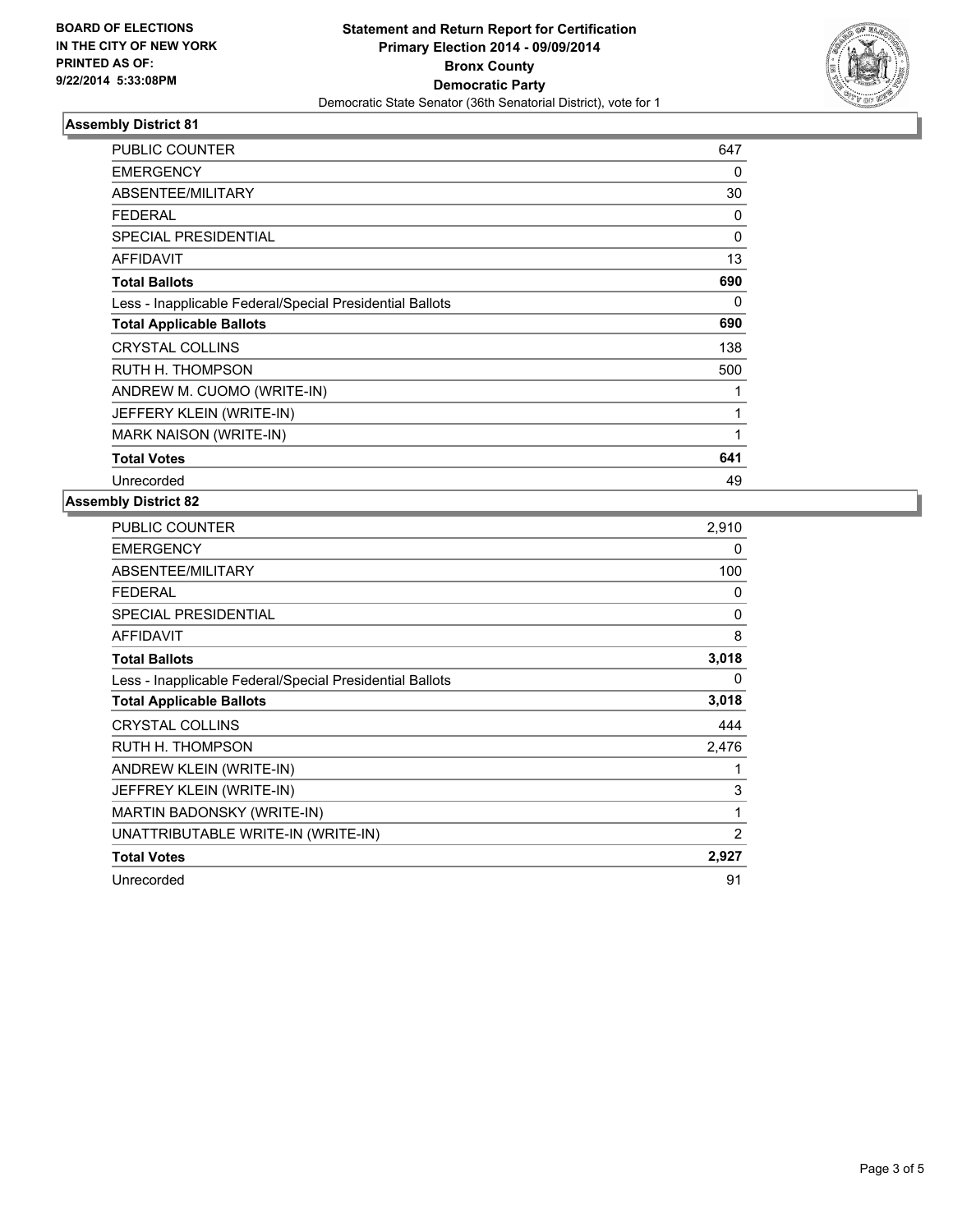

## **Assembly District 83**

| <b>PUBLIC COUNTER</b>                                    | 3,867          |
|----------------------------------------------------------|----------------|
| <b>EMERGENCY</b>                                         | 0              |
| ABSENTEE/MILITARY                                        | 191            |
| <b>FEDERAL</b>                                           | 0              |
| <b>SPECIAL PRESIDENTIAL</b>                              | 0              |
| <b>AFFIDAVIT</b>                                         | 35             |
| <b>Total Ballots</b>                                     | 4,093          |
| Less - Inapplicable Federal/Special Presidential Ballots | 0              |
| <b>Total Applicable Ballots</b>                          | 4,093          |
| <b>CRYSTAL COLLINS</b>                                   | 499            |
| RUTH H. THOMPSON                                         | 3,371          |
| ADRIANO ESPAILLAT (WRITE-IN)                             | 1              |
| ED KOCH (WRITE-IN)                                       | 1              |
| FERNANDO CABRERA (WRITE-IN)                              | 1              |
| JEFFERY KLEIN (WRITE-IN)                                 | 1              |
| JOHN KLEIN (WRITE-IN)                                    | 1              |
| PAMELA HAMILTON JOHNSON (WRITE-IN)                       | $\overline{2}$ |
| UNATTRIBUTABLE WRITE-IN (WRITE-IN)                       | 7              |
| <b>Total Votes</b>                                       | 3,884          |
| Unrecorded                                               | 209            |